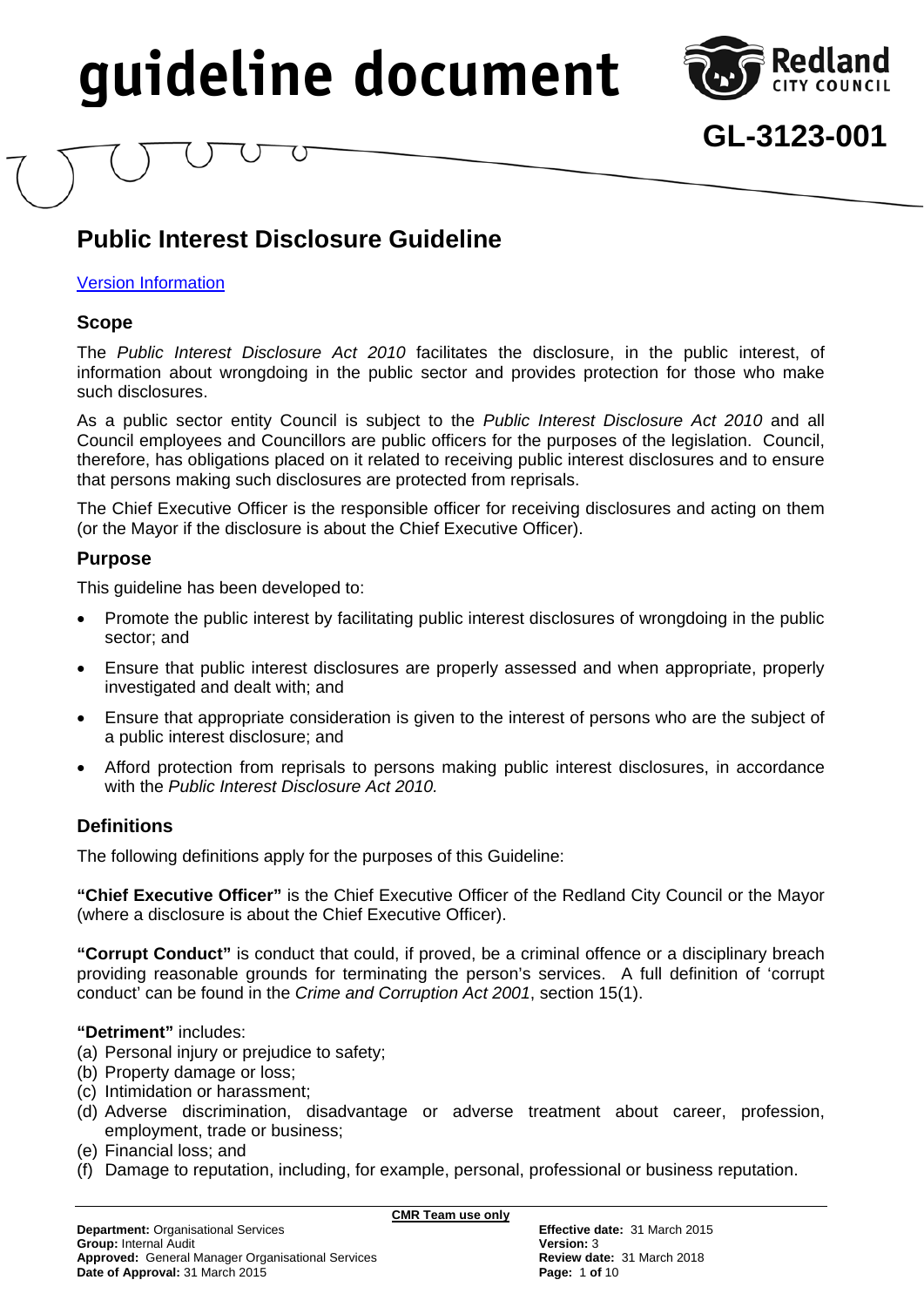

**GL-3123-001**

**"Discloser"** is a person who makes a public interest disclosure.

**"Maladministration"** is an administrative action that is unlawful, arbitrary, unjust, oppressive, improperly discriminatory or taken for an improper purpose; or a waste of public funds.

**"Proper Authority"** is (a) a public sector entity, or (b) a member of the Legislative Assembly.

**"Public Interest Disclosure"** is a disclosure of information by an employee to a proper authority about certain wrongdoing i.e. suspected corrupt conduct, maladministration, a substantial misuse of public resources, or a substantial and specific danger to public health or safety or the environment. Any person may also disclose to a proper authority a substantial and specific danger to the health or safety of a person with a disability, certain substantial and specific dangers to the environment or a reprisal.

**"Public Officer"** is a person who is an employee, member or officer of a public sector entity regardless of their employment status, role or position, i.e. permanent, temporary, casual, parttime, contractors or volunteers.

**"Reprisal"** occurs when any person causes or attempts or conspires to cause detriment to another person because or in the belief that (a) a person has made or may make a public interest disclosure or (b) a person has been, or intends to be, involved in a proceeding under the *Public Interest Disclosure Act 2010*. A public officer who is found to have taken a reprisal commits a criminal offence.

**"Subject Officer"** is any employee who is the subject of an allegation made against them which requires an investigation, review or other form of managerial response in order to have the allegation addressed.

#### **Actions and Responsibilities**

#### **Responsibilities**

All employees and councillors must:

- Make themselves familiar with the Public Interest Disclosure Policy and these Guidelines and their obligations under the Employee Code of Conduct;
- Be able to identify situations where behaviour may be unethical or fraudulent and know how to report it;
- Refer public interest disclosures to an appropriate officer as per these guidelines; and
- Notify the Chief Executive Officer if a reprisal is suspected or reported.

Managers and Supervisors must ensure employees are provided with information about making a disclosure and are familiar with the process of making and receiving a public interest disclosure.

Council's Legal Services Unit is responsible for the management and recording of all public interest disclosures and will ensure that effective systems and procedures are in place for issues arising from public interest disclosures.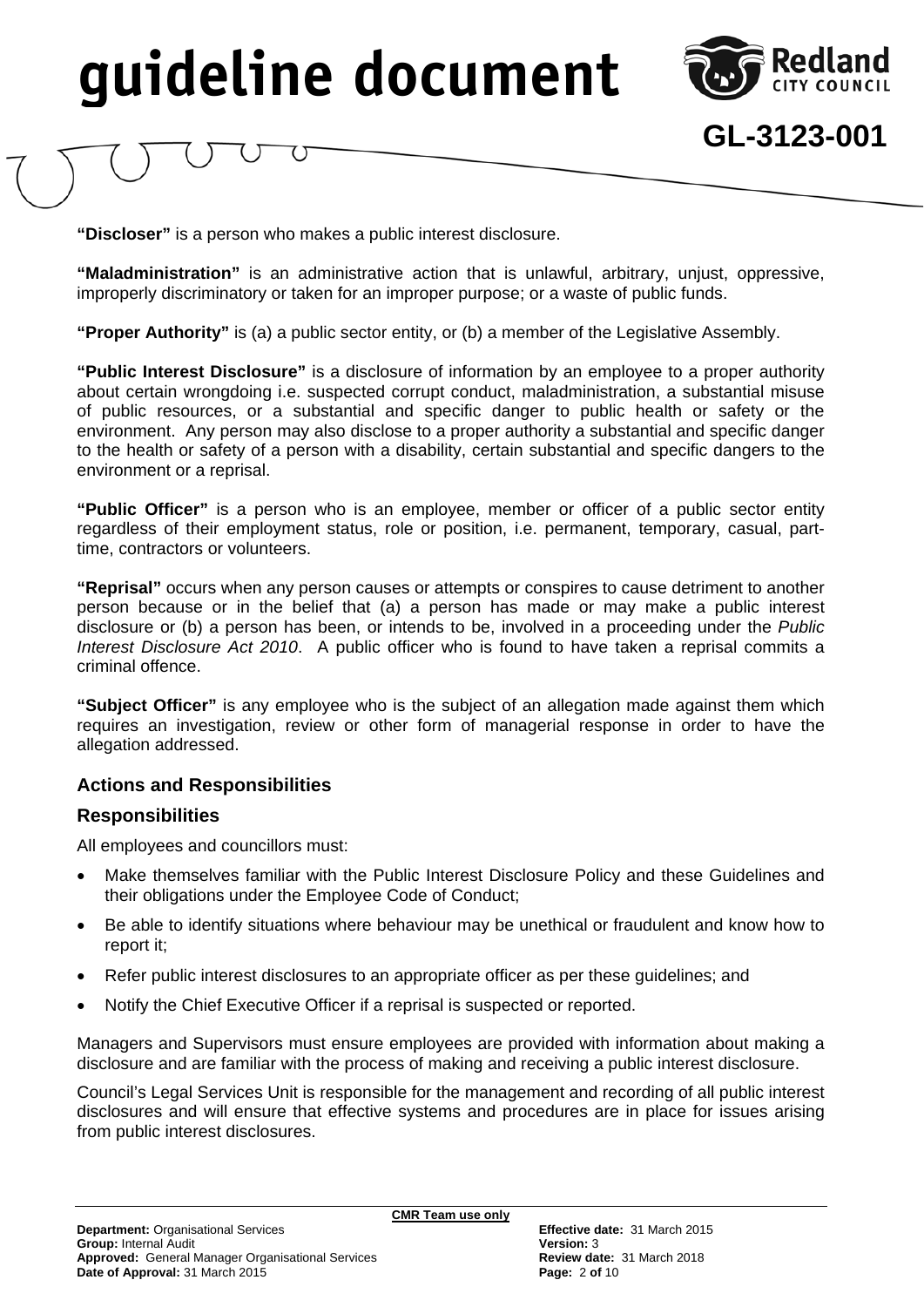

### **GL-3123-001**

#### **Protected disclosures**

This guideline applies to public interest disclosures within the meaning of the *Public Interest Disclosure Act 2010*. What constitutes a public interest disclosure depends on who is making the disclosure, with the *Public Interest Disclosure Act 2010* distinguishing between disclosures made by a public officer and those made by anyone else.

A public officer can report wrongdoing to a proper authority about:

- a) the conduct of another person that could, if proved, be-
	- (i) corrupt conduct; or
	- (ii) maladministration that adversely affects a person's interests in a substantial and specific way; or
- b) a substantial misuse of public resources (other than an alleged misuse based on mere disagreement over policy that may properly be adopted about amounts, purposes or priorities of expenditure); or
- c) a substantial and specific danger to public health or safety; or
- d) a substantial and specific danger to the environment.

Any person can report wrongdoing to a proper authority about:

- a) a substantial and specific danger to the health or safety of a person with a 'disability' as defined in the *Disability Services Act 2006*; or
- b) a contravention of environmental law which is a substantial and specific danger to the environment (per provisions mentioned in Schedule 2 of the *Public Interest Disclosure Act 2010*); or
- c) the conduct of another person that could, if proved, be a reprisal.

To determine that a disclosure is a public interest disclosure, the disclosure must also satisfy either:

- a) the person making the disclosure honestly believes, on reasonable grounds, that the information tends to show the conduct or other matter is wrongdoing (subjective test); or
- b) the information tends to show the conduct or other matter is wrongdoing, regardless of whether the person making the complaint honestly believes the information (objective test).

The *Public Interest Disclosure Act 2010* only protects public interest disclosures that are made to a "proper authority". Council is a proper authority for conduct concerning the Council, a councillor or Council employee or behaviour that Council has the power to investigate or remedy. Disclosures made otherwise than in accordance with this guideline may not attract the protection of the *Public Interest Disclosure Act 2010*, including disclosures made to the media (except in special circumstances outlined in part 4 section 20 of the *Public Interest Disclosure Act 2010*); unions or professional associations; federal government departments and agencies; private organisations; and organisations operating outside of Queensland.

#### **Making a Disclosure**

A Council employee may make a public interest disclosure to:

- Their direct or indirect supervisor or manager;
- Any other person in a management position within Council;
- The Chief Executive Officer.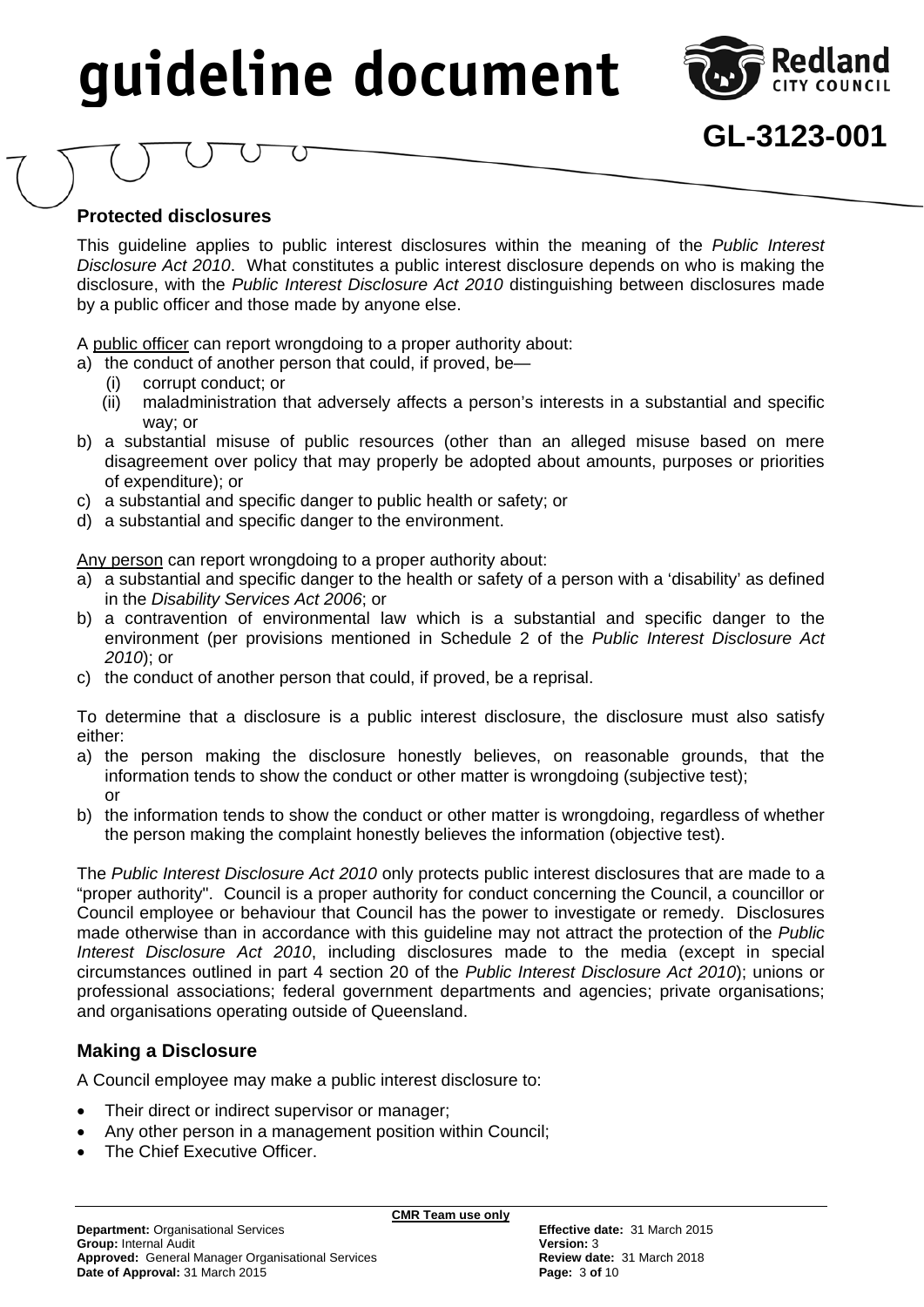

**GL-3123-001**

A public interest disclosure can always be made to a member of the Legislative Assembly or to an external agency if that agency has the power to investigate and remedy that type of disclosure, such as the Crime and Corruption Commission if it concerns corrupt conduct or the Queensland Ombudsman if it concerns maladministration or waste of public resources.

A disclosure may be made anonymously; however, it is difficult in these circumstances to protect the person making the disclosure from any retributive action or reprisal. As such, although anonymous disclosures are permitted under the *Public Interest Disclosure Act 2010,* disclosers are encouraged to provide their contact details when making a disclosure.

A disclosure should be in writing, although it may be made orally. If a supervisor receives a public interest disclosure, they should encourage the discloser to put the information in writing. If the discloser is unable or unwilling to do so, the supervisor should document the disclosure and ask the discloser to confirm the contents before signing it. If circumstances prevent this occurring (e.g. telephone caller who remains anonymous), the supervisor should promptly make a written note recording the precise matters raised and this should be referred to the Chief Executive Officer.

Under certain circumstances a person may make a disclosure to a journalist (refer to part 4 section 20 of *Public Interest Disclosure Act 2010).* This can only occur if a person has already made a disclosure to the proper authority and that proper authority:

- Has decided not to investigate or deal with the disclosure; or
- Investigated but did not recommend taking any action; or
- Did not notify the discloser within six months of whether or not the disclosure was to be investigated or dealt with.

A public interest disclosure can be made about an unidentified person.

A person can involuntarily make a public interest disclosure if they are legally compelled to do so.

A public interest disclosure can be made in a proceeding in a court or tribunal as part of giving information to the court or tribunal.

A public interest disclosure can concern an event that happened or may have happened even if the event occurred before the enactment of the *Public Interest Disclosure Act 2010.* The public interest disclosure can also concern a current or potential event that will or may happen.

There is no limit to the number of public interest disclosures that can be made. When making a public interest disclosure, the discloser has the responsibility to provide honest and accurate information. It is a criminal offence under the *Public Interest Disclosure Act 2010* to make a disclosure which is intentionally false or misleading and the discloser may face disciplinary action and criminal prosecution. Knowingly providing false or misleading information is different to providing information that turns out to be incorrect or unable to be substantiated.

Council encourages persons contemplating the making of a public interest disclosure to give due prior consideration to that course to ensure that matters raised have substance and are soundly based.

Under the *Public Interest Disclosure Act 2010* a person is not liable civilly, criminally or under an administrative process, including disciplinary action, for making a public interest disclosure.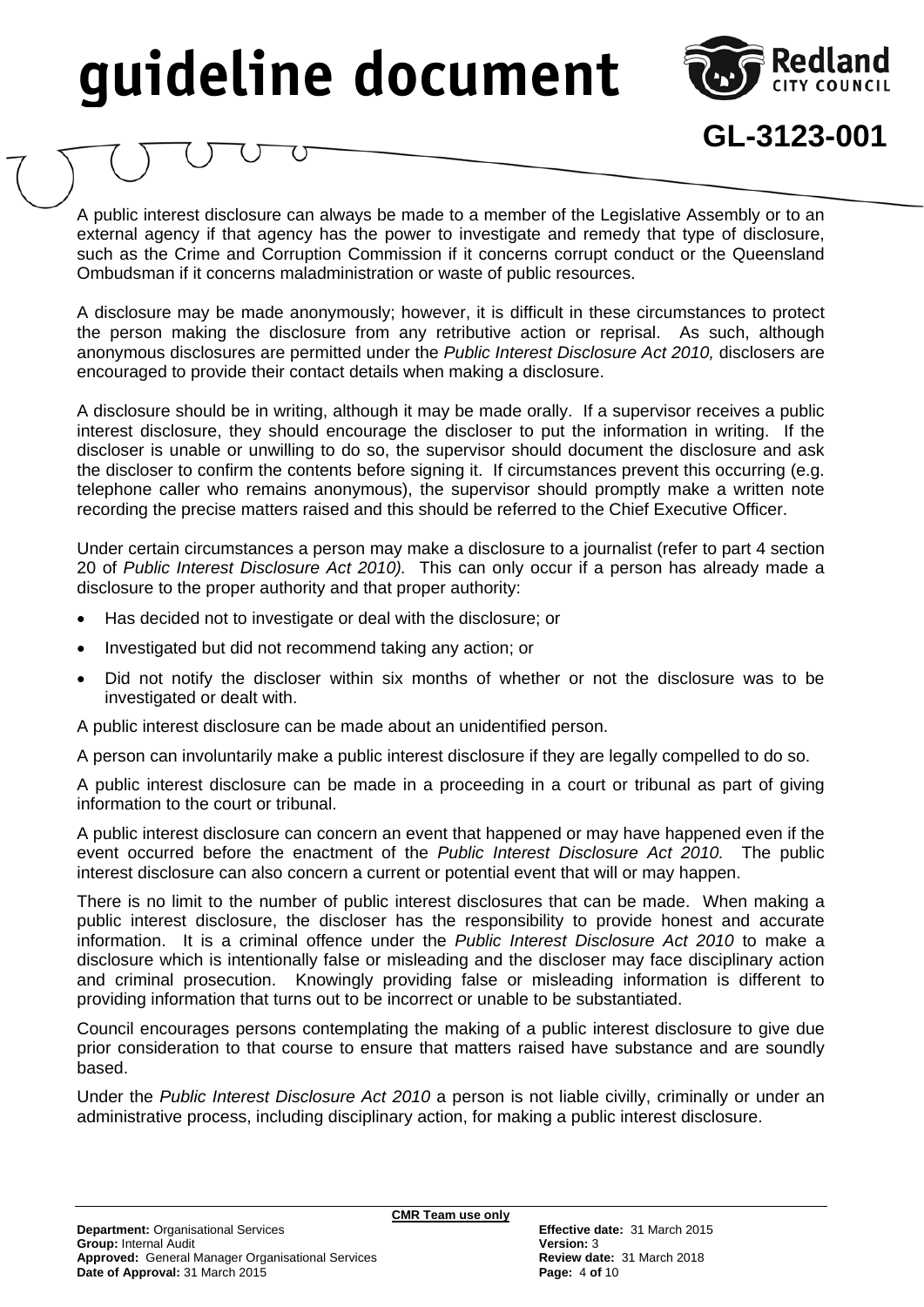

## **GL-3123-001**

#### **Assessing a Disclosure**

When a disclosure is made to a supervisor, the supervisor must communicate the disclosure immediately to the Chief Executive Officer.

The Chief Executive Officer must ensure that all disclosures made to Council or referred to it by another entity or Member of the Legislative Assembly are assessed.

The Chief Executive Officer will assess the public interest disclosure to determine whether the disclosure requires:

- Referral to another public sector entity, e.g. all cases of suspected corrupt conduct must be referred to the Crime and Corruption Commission;
- Further enquiries to be made;
- Investigation; or
- Finalisation.

In assessing a disclosure, the Chief Executive Officer will determine if:

- The person making the disclosure is able to receive the protection of the *Public Interest Disclosure Act 2010*;
- The disclosure concerns a matter about which a public interest disclosure can be made;
- The disclosure meets either the subjective or objective test set out in the *Public Interest Disclosure Act 2010*;
- The disclosure has been made to an individual or entity who may receive a public interest disclosure; and
- The disclosure has been made in accordance with Council's procedure or to a person listed in the *Public Interest Disclosure Act 2010*.

If there is doubt whether a disclosure is a public interest disclosure, the Chief Executive Officer will assume the disclosure is protected by the *Public Interest Disclosure Act 2010* and manage the disclosure as if it is a public interest disclosure.

Each separate allegation should be reported as a separate public interest disclosure, unless the matters are clearly linked and it would be reasonable to view them as a single disclosure.

Council cannot decline to receive and/or assess a disclosure as a public interest disclosure.

The Chief Executive Officer may decide not to investigate or deal with a public interest disclosure if:

- The substance of the disclosure has already been investigated or dealt with by another appropriate process; or
- Council reasonably considers that the disclosure should be dealt with by another appropriate process; or
- The age of the information the subject of the disclosure makes it impracticable to investigate; or
- Council reasonably considers that the disclosure is too trivial to warrant investigation and that dealing with the disclosure would substantially and unreasonably divert the resources of Council from the performance of its functions; or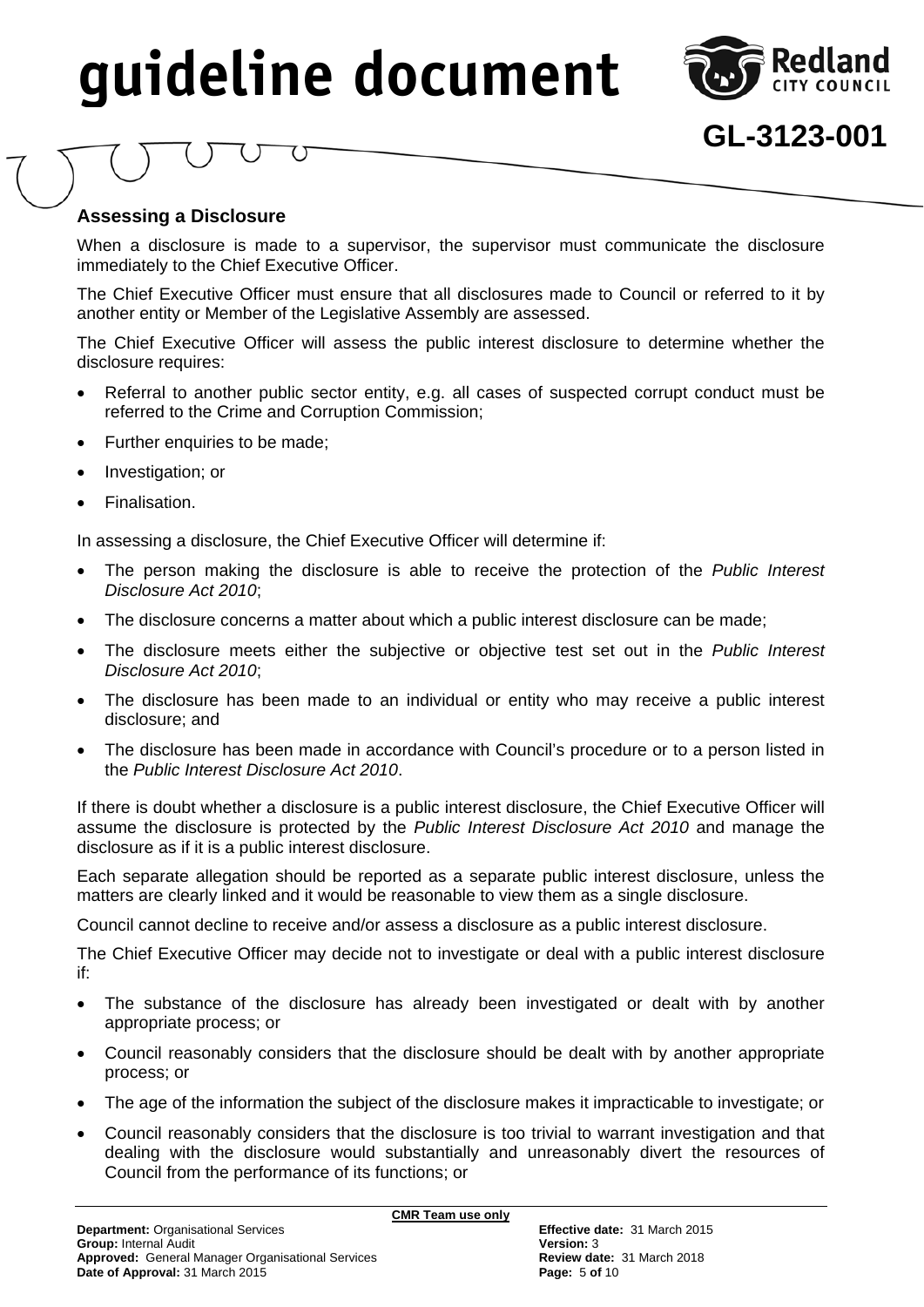

**GL-3123-001**

 Another entity that has the jurisdiction to investigate the disclosure has notified Council that investigation of the disclosure is not warranted.

If Council decides not to investigate or deal with a public interest disclosure, written reasons for this decision will be given to the person making the disclosure. A person who receives written reasons for a decision not to investigate may apply to the Chief Executive Officer for a review of the decision within 28 days after receiving the written reasons.

#### **Informing the Discloser**

The Chief Executive Officer will provide the discloser or the entity that referred the disclosure reasonable information about the disclosure in writing, including:

- Confirmation that the disclosure was received by Council;
- A description of the action proposed to be taken, or taken, by Council in relation to the disclosure;
- If action has been taken by Council in relation to the disclosure a description of the results of the action;
- The likely timeframes (if possible);
- Their involvement in the investigation process;
- The importance of maintaining confidentiality;
- The protections under the *Public Interest Disclosure Act 2010* that will apply;
- That Council will keep the information disclosed, including the discloser's identity, confidential, except as allowed under the *Public Interest Disclosure Act 2010;*
- How they will be advised of progress and outcomes; and
- Who to contact if they want further information or are concerned about reprisals.

Regular follow up with the discloser should be arranged by agreement to advise on the progress of resolving the public interest disclosure (where this is desired by the discloser, and it is safe to do so).

#### **Discloser Support and Protection**

As soon as possible after receiving a public interest disclosure, the Chief Executive Officer will determine the level of protection and support appropriate for a discloser by conducting a risk assessment of a reprisal to the discloser and others associated with the discloser (including those who may wrongly be suspected of being a discloser). Council will also take into account any consequences if reprisals do occur.

The Chief Executive Officer will ensure protective measures are in place which are proportionate to the risk of reprisal, and the potential consequences of a reprisal. If the risk is assessed as sufficiently high, Council will prepare a protection plan to protect the discloser. Where feasible, this will be developed in consultation with the discloser and other relevant stakeholders.

When assessing the risk, an assessment of the discloser's need for support will also be conducted. If it is determined that a discloser requires support, Council will offer an appropriate level of support. This may include: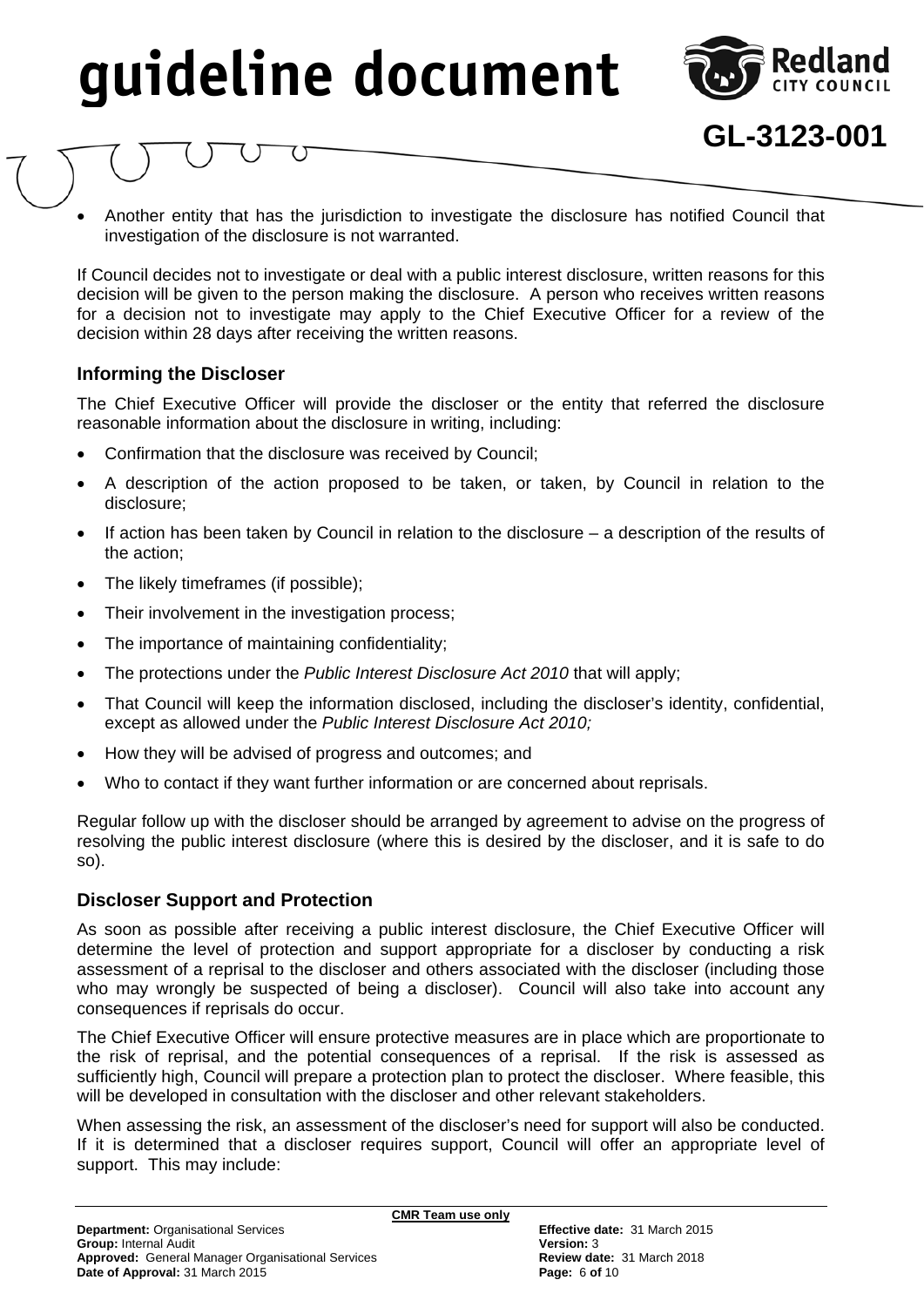

- Acknowledging that making a public interest disclosure was the right action to take and is valued;
- Making a clear statement that the entity will support the discloser;
- Appointing an appropriate person (separate from the investigations function) with sufficient authority to ensure the discloser has appropriate support and protection from reprisals;
- Regularly checking on the discloser's wellbeing, where this is warranted;
- Advising the discloser of the availability of the employee assistance scheme; and
- Where the health of the discloser becomes a concern, liaising with officers responsible for occupational workplace health and safety.

#### **Managing Reprisals**

Council has a duty of care to support and protect employees from negative action, including reprisals that occur as a result of a disclosure. Reprisals are not condoned or tolerated by Council.

The Chief Executive Officer will ensure effective systems and procedures are in place to monitor a discloser's workplace for any signs of reprisal action.

In the event of a reprisal being alleged or suspected, Council will act in the interest of the discloser by:

- Attending to the safety of the discloser or affected third parties as a matter of priority;
- Reviewing the risk assessment of reprisal and any protective measures needed; and
- Managing any allegation of a reprisal as a public interest disclosures in its own right.

Any employees found to have engaged in reprisals will be the subject of disciplinary action up to dismissal. Criminal action may be taken with respect to reprisal and substantial fines and/or terms of imprisonment can apply under the *Public Interest Disclosure Act 2010.*

Council may be vicariously liable for reprisal actions taken by employees, but may be able to raise as a defence, on the balance of probabilities, that reasonable steps were taken to prevent the employee taking reprisal action.

Reasonable management action is not prevented in relation to an employee who has made a public interest disclosure. Any management action can only be taken if the manager's reasons for taking the action do not include the fact that the person has made a public interest disclosure.

#### **Protecting the rights of the subject officer**

All public interest disclosures will be assessed and managed impartially, fairly and reasonably. The rules of natural justice will apply to any subject officer under investigation in respect of an allegation raised against them. Accordingly, subject officers will be advised of the nature of allegations against them at the appropriate time and are to be afforded an opportunity to respond.

Employees who are the subject of a public interest disclosure may seek assistance from their employee association (e.g. Union) or may engage their own private legal representation. An employee may also utilise the services of Council's employee assistance scheme.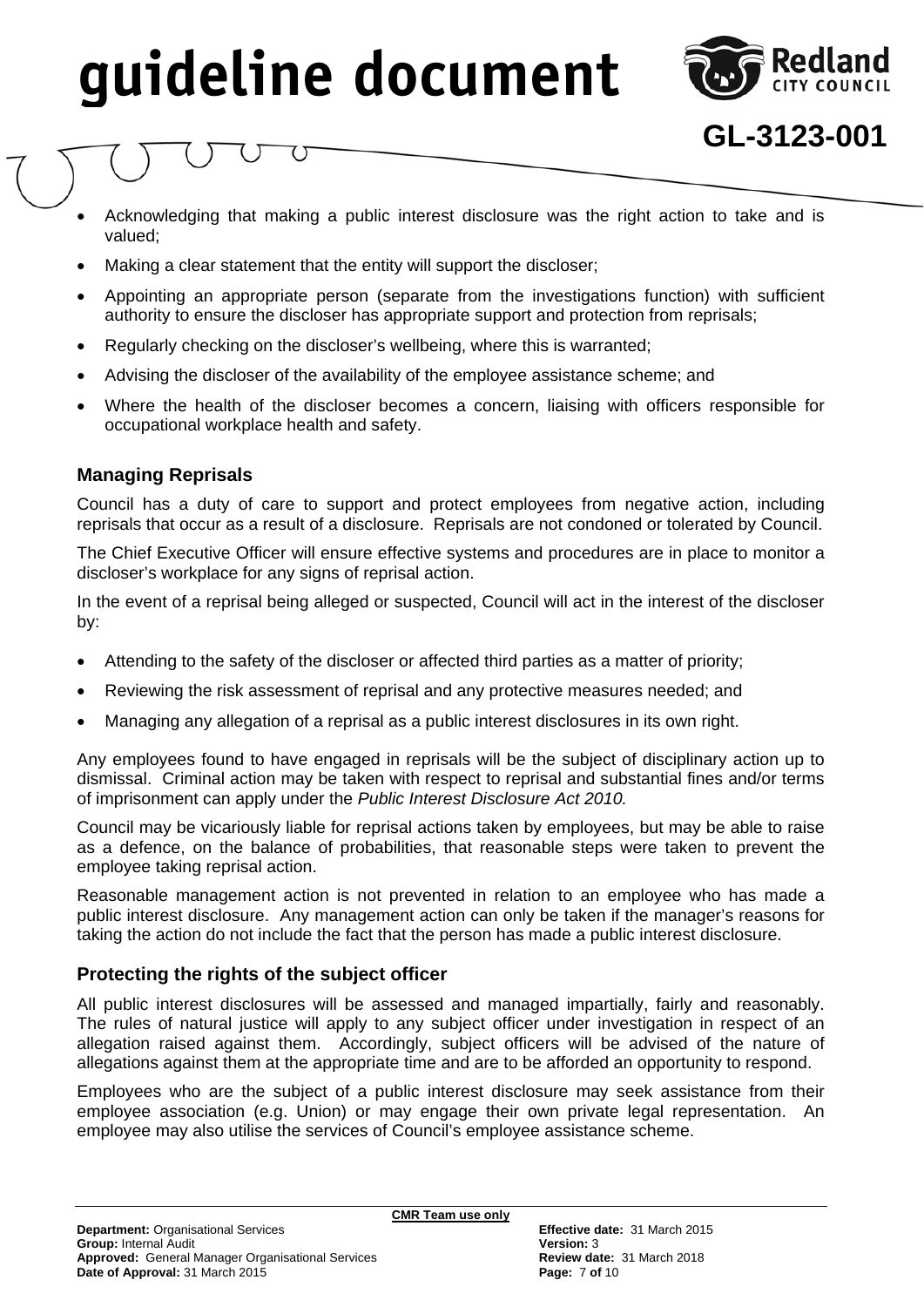

### **GL-3123-001**

#### **Investigation**

The assessment about whether the reported conduct constitutes a public interest disclosure and the determination of appropriate action to be taken will be determined by the Chief Executive Officer on a case by case basis.

Notwithstanding whether a complaint has been assessed as a public interest disclosure, the appropriate investigation procedure identified in the Complaints Management Process Guideline (GL-3037-001) for general complaints or Workplace Investigations Procedure (PR-2127-017-01) for internal work grievances will apply.

Where appropriate, an investigator will be engaged to investigate the public interest disclosure. In all cases the investigator must:

- Have the necessary skills or training to perform that task in a professional manner; and
- Not be under the direction of a person being investigated; and
- Be sufficiently removed from the issue as to not have a conflict of interest or perceived conflict of interest when undertaking the investigation; and
- When assessing (and where necessary, investigating and taking action on) a public interest disclosure, take account of Council's obligations to the subject officer. The fact that Council is relying on information obtained through a public interest disclosure for any subsequent disciplinary process does not exempt Council from its obligations to the subject officer.

On conclusion of the investigation the investigator will provide the Chief Executive Officer with a written report detailing the process followed and their findings. The Chief Executive Officer will utilise that report as appropriate to:

- Inform improvements to service delivery, business processes and internal controls;
- Recommend any amendments to Council policies and/or procedures;
- Recommend amendments to this guideline to improve its effectiveness; or
- Investigate disciplinary action.

Where reasonable, an edited extract of the report may be forwarded to the discloser upon application through the right to information process.

A person dissatisfied with Council's handling of their public interest disclosure has an internal right of review to the Chief Executive Officer. Disclosers are also entitled to raise the matter with other entities, such as the Queensland Ombudsman in cases of maladministration.

#### **Confidentiality**

An employee who gains confidential information because he or she receives a public interest disclosure or is involved in dealing with a public interest disclosure must not make a record of the information, or intentionally or recklessly disclose the information to anyone, other than:

- For the *Public Interest Disclosure Act 2010;*
- To discharge a function under another Act including, for example, to investigate something disclosed by a public interest disclosure;
- For a proceeding in a court or tribunal;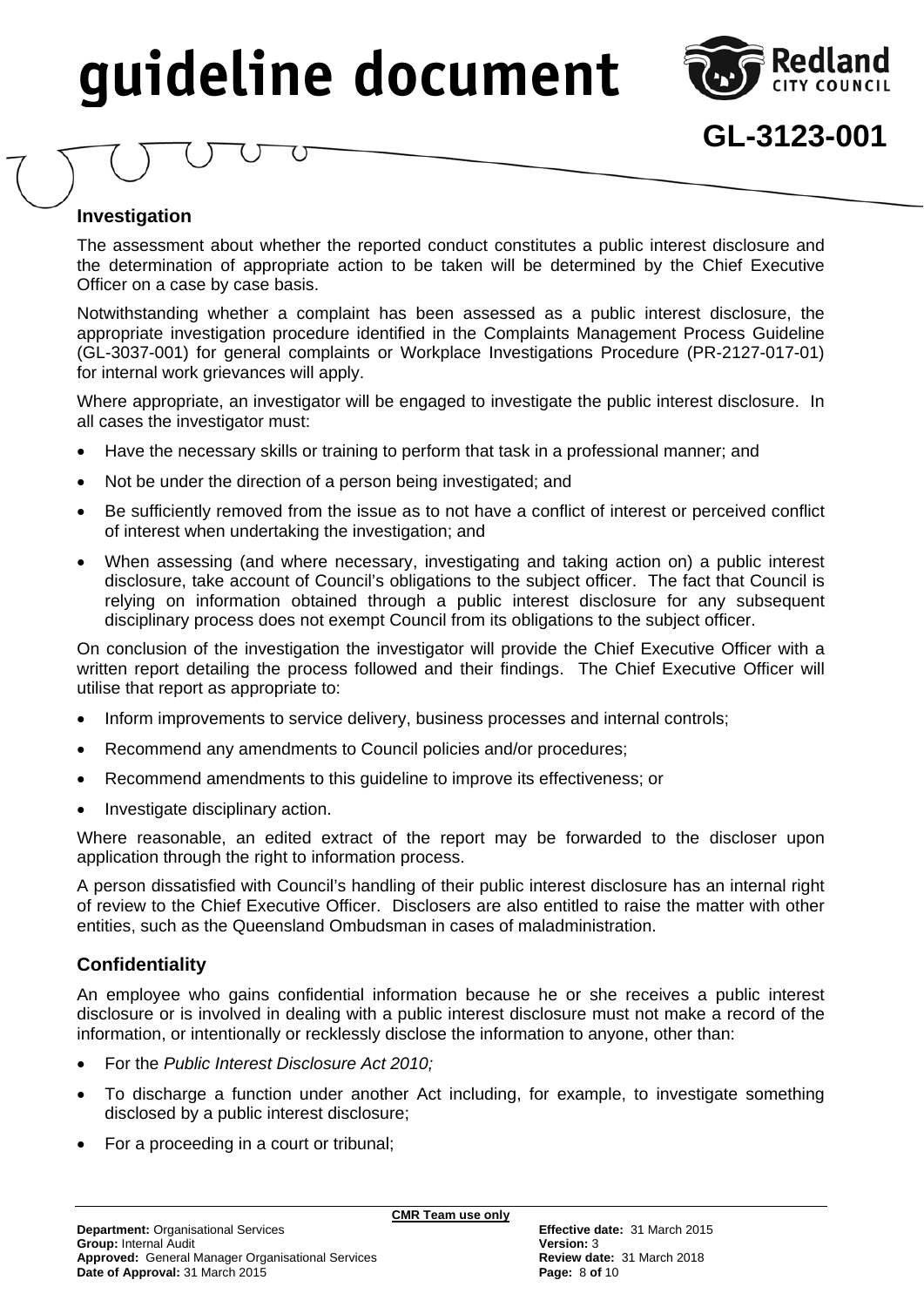

**GL-3123-001**

- If the person to whom the confidential information relates consents in writing to the making of the record or disclosure of the information;
- If the employee cannot reasonably obtain consent from the person to whom the confidential information relates and making the record or disclosing the information is unlikely to harm the interests of the person to whom the confidential information relates and is reasonable in all the circumstances;
- If the person reasonably believes that making the record or disclosing the information is necessary to provide for the safety or welfare of a person; or
- If authorised under a regulation or another Act.

In certain circumstances, natural justice may require a person to disclose information to a person whose rights would otherwise be detrimentally affected. The identity of the discloser may only be disclosed if it is essential to do so under the principles of natural justice and it is unlikely that a reprisal will be taken against a discloser because of the public interest disclosure.

Making a record of confidential information or disclosing information to anyone (other than for the reasons noted above) is an offence under the *Public Interest Disclosure Act 2010*.

#### **Record keeping and reporting**

The *Public Interest Disclosure Act 2010* requires Council to keep adequate record of public interest disclosures, including details of the discloser (where known), the nature of the information disclosed and action taken by Council, even where the disclosure is investigated and found to be incorrect.

Council will maintain a confidential file pertaining to each potential public interest disclosure, with the following minimum requirements:

- The name of the person making the disclosure (if known);
- Details of the disclosure:
- The determination made in respect of the disclosure; and
- Action taken on the disclosure (including review, investigation or other form of managerial response).

All records of public interest disclosure and their investigation will be kept in Council's official central records system and will be kept strictly confidential. Responsibility for creating records and for fulfilling Council's reporting obligations rests with Council's public interest disclosure coordinators who form part of the Legal Services Unit.

Council will also provide the oversight agency, the Queensland Ombudsman, with the following information in electronic form:

- The date the disclosure was received and where it was received from;
- The status of the discloser (e.g. entity staff, staff from another entity, member of the public, anonymous);
- The gender and status of the subject officer (e.g. staff-member, non-staff-member);
- The relationship between the discloser and the subject officer;
- The location of the subject officer (geographical region);
- A summary of the allegation/information received;
- The involvement of an external agency/party;